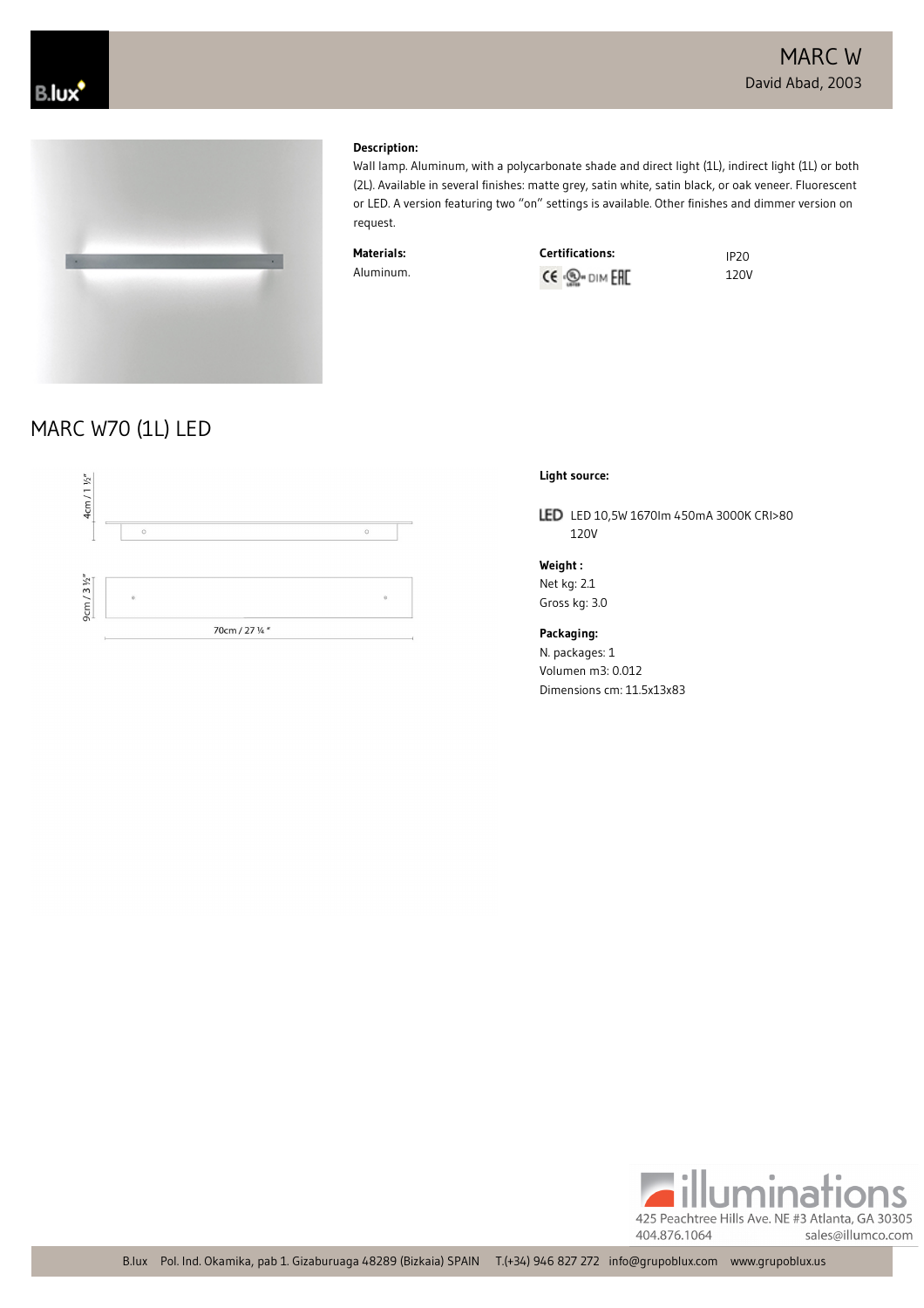## MARC W70 (1L) FLUO



**Light source:**



**Weight :** Net kg: 2.1 Gross kg: 3.0

**Packaging:** N. packages: 1 Volumen m3: 0.012 Dimensions cm: 11.5x13x83 

## MARC W70 (2L) LED



#### **Light source:**

LED LED 2 x 10,5 3340lm 450mA 3000K CRI>80 120V

**Weight :** Net kg: 2.2 Gross kg: 2.7

**Packaging:** N. packages: 1 Volumen m3: 0.012 Dimensions cm: 11.5x13x83

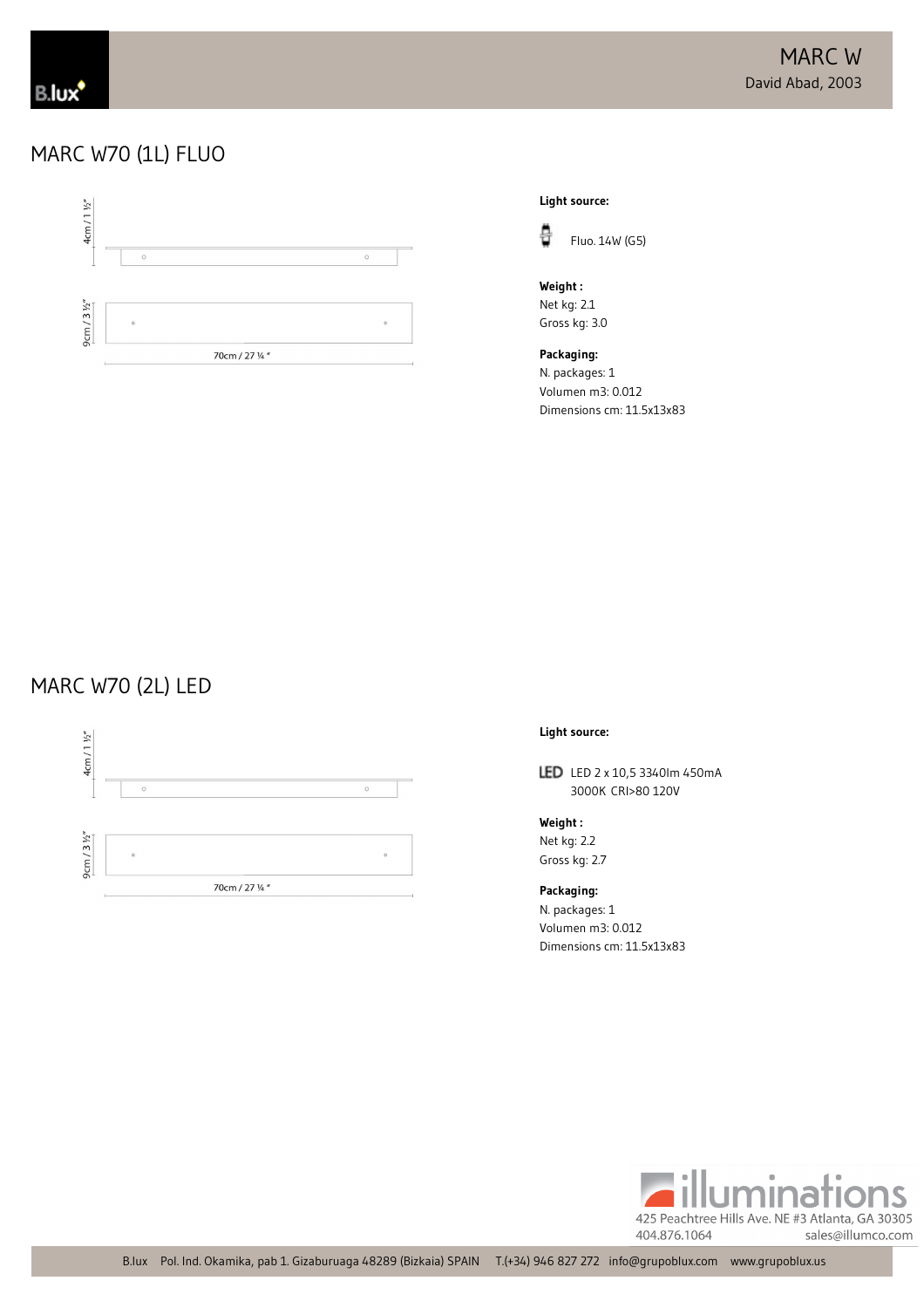## MARC W70 (2L) FLUO



#### **Light source:**



**Weight :** Net kg: 2.2 Gross kg: 2.7

**Packaging:** N. packages: 1 Volumen m3: 0.012 Dimensions cm: 11.5x13x83

# MARC W130 (1L) LED



#### **Light source:**

LED LED 21W 3340lm 450mA 3000K CRI>80 120V

**Weight :** Net kg: 3.8 Gross kg: 4.6

**Packaging:** N. packages: 1 Volumen m3: 0.023 Dimensions cm: 145x15x11

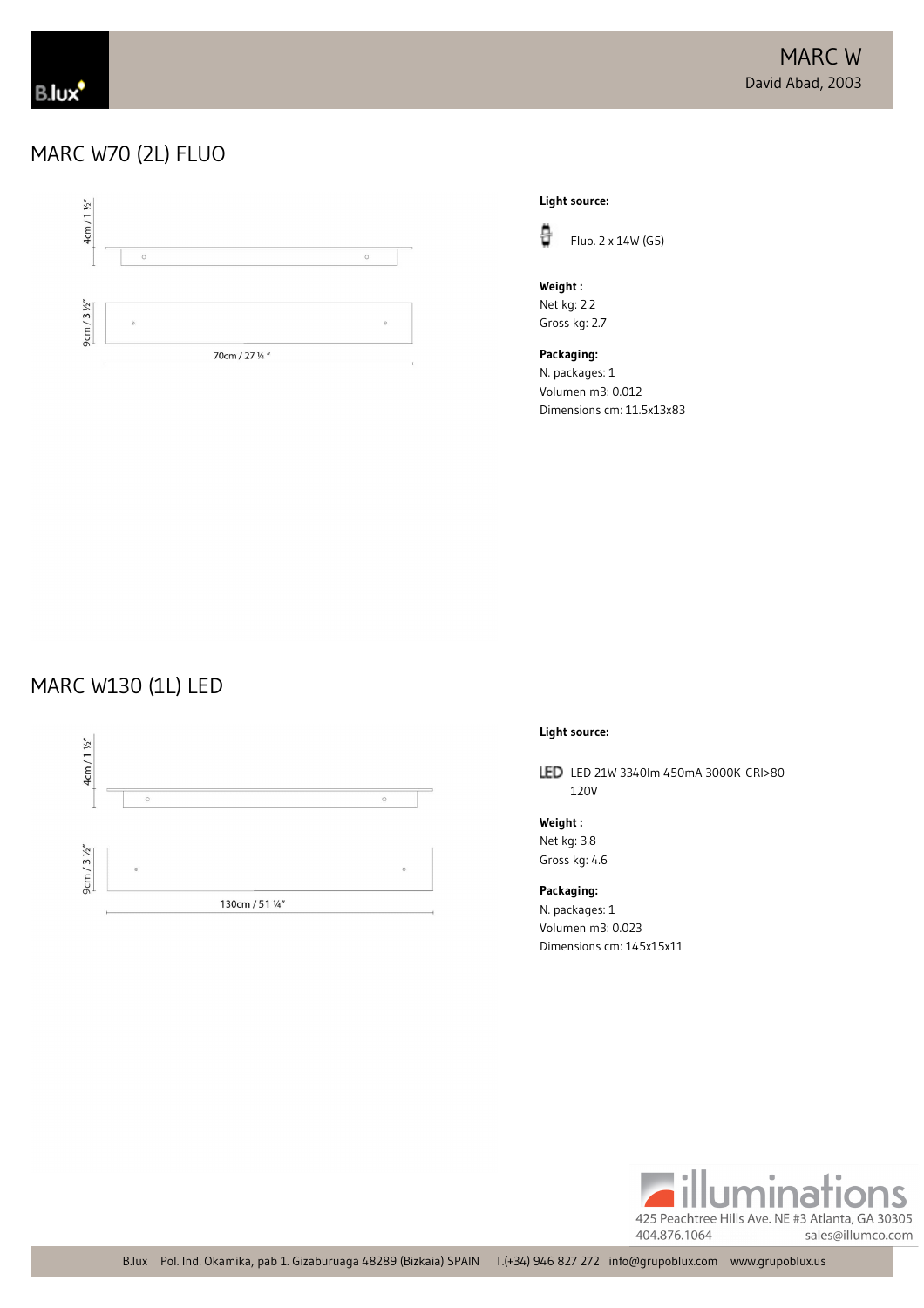### MARC W130 (1L) FLUO



**Light source:**



**Weight :** Net kg: 3.8 Gross kg: 4.6

**Packaging:** N. packages: 1 Volumen m3: 0.023 Dimensions cm: 145x15x11

## MARC W130 (2L) LED



#### **Light source:**

LED LED 2 x 21W 6680lm 450mA 3000K CRI>80 120V

**Weight :** Net kg: 3.5 Gross kg: 4.5

**Packaging:** N. packages: 1

Volumen m3: 0.023 Dimensions cm: 11.5x14x142

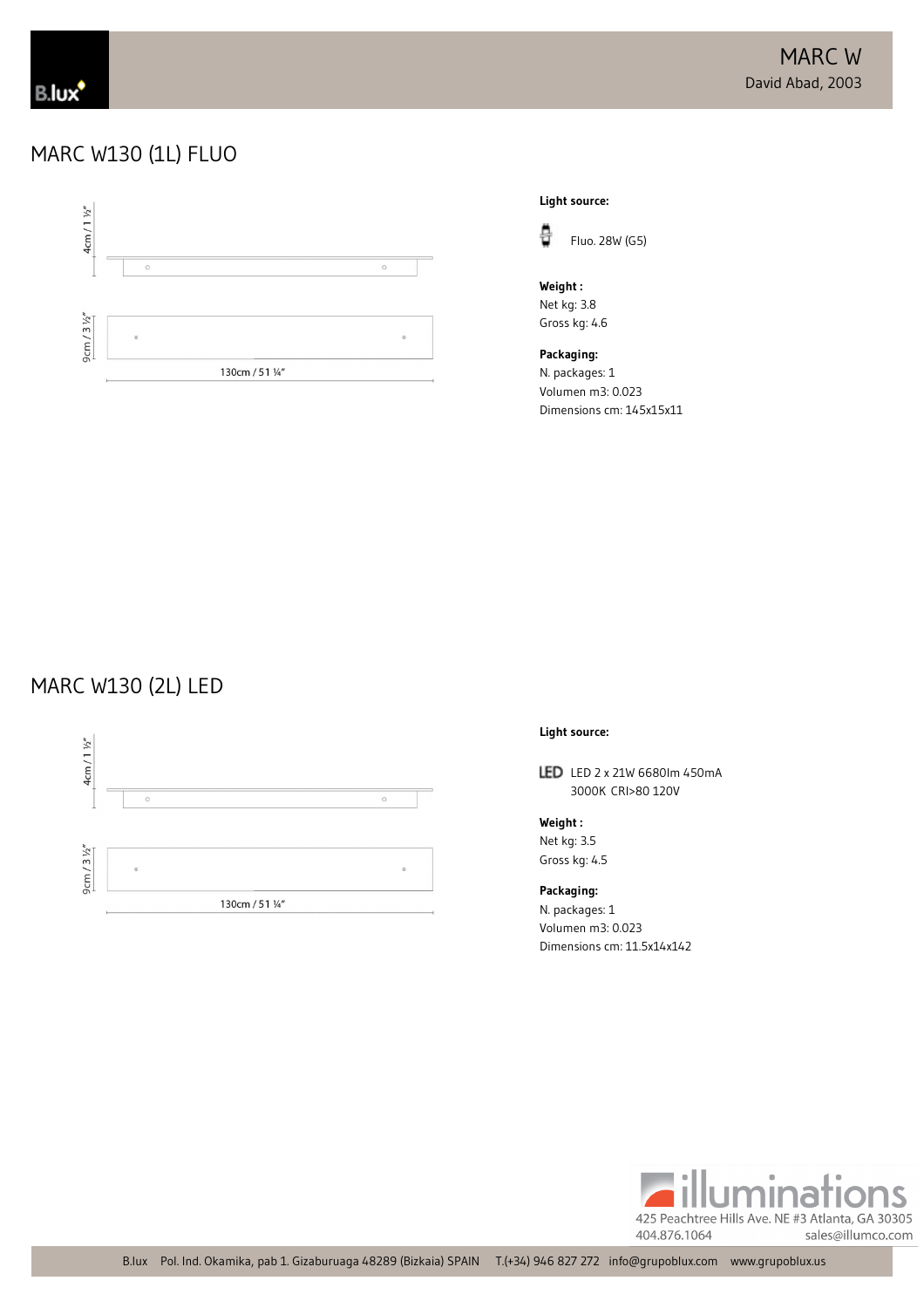### MARC W130 (2L) FLUO



**Light source:**



Fluo. 2 x 28W (G5)

**Weight :** Net kg: 3.5 Gross kg: 4.5

**Packaging:** N. packages: 1 Volumen m3: 0.023 Dimensions cm: 11.5x14x142

### MARC W160 (1L) LED



#### **Light source:**

LED LED 26,2W 4180lm 450mA 3000K CRI>80 120V

**Weight :** Net kg: 4.4 Gross kg: 5.4

### **Packaging:**

N. packages: 1 Volumen m3: 0.030 Dimensions cm: 185x15x11

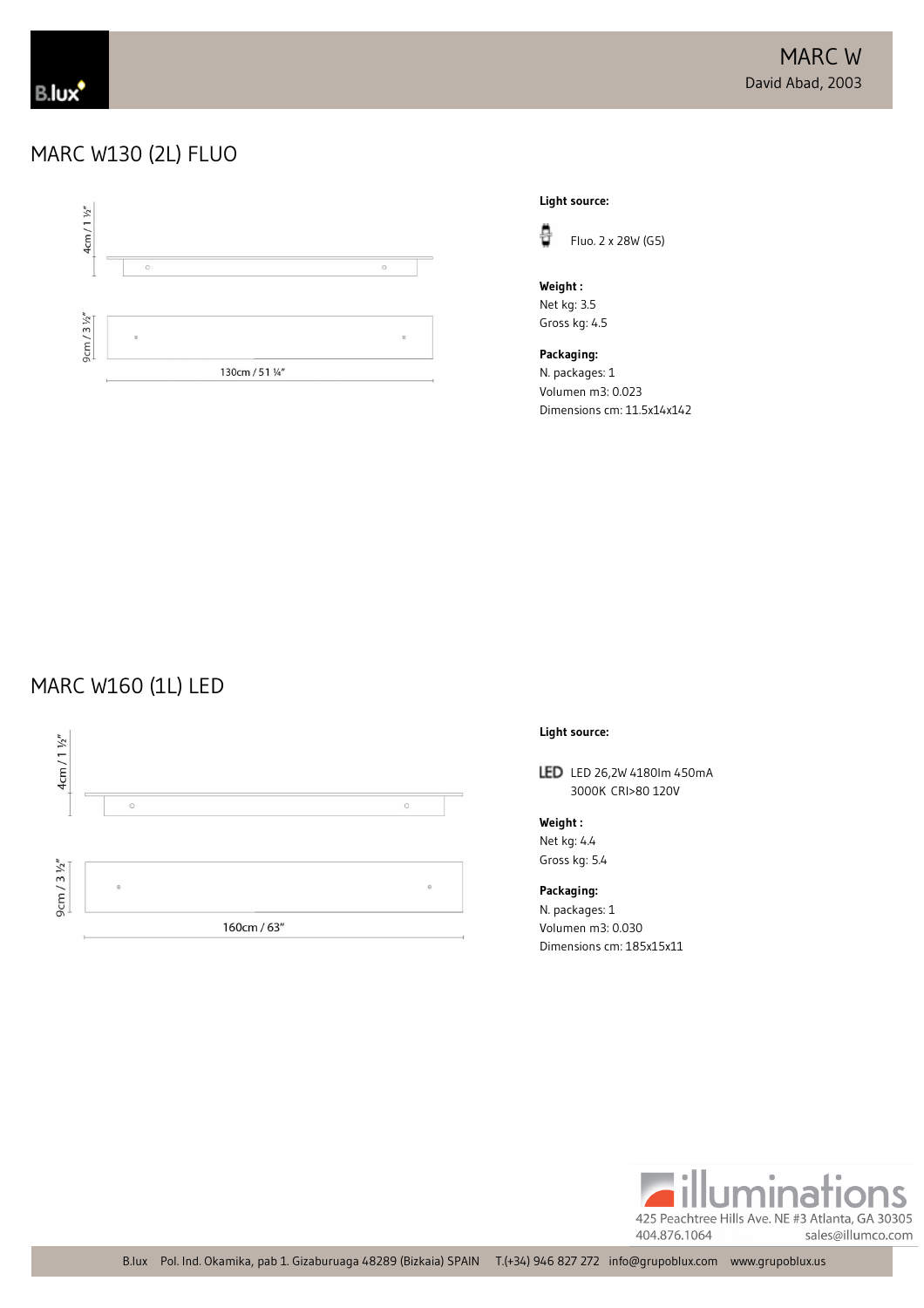### MARC W160 (1L) FLUO



### **Light source:**



Fluo. 35W (G5)

**Weight :** Net kg: 4.4 Gross kg: 5.4

**Packaging:** N. packages: 1 Volumen m3: 0.030 Dimensions cm: 185x15x11

# MARC W160 (2L) FLUO



**Light source:**



**Weight :** Net kg: 4.6 Gross kg: 5..6

**Packaging:** N. packages: 1 Volumen m3: 0.030 Dimensions cm: 185x15x11